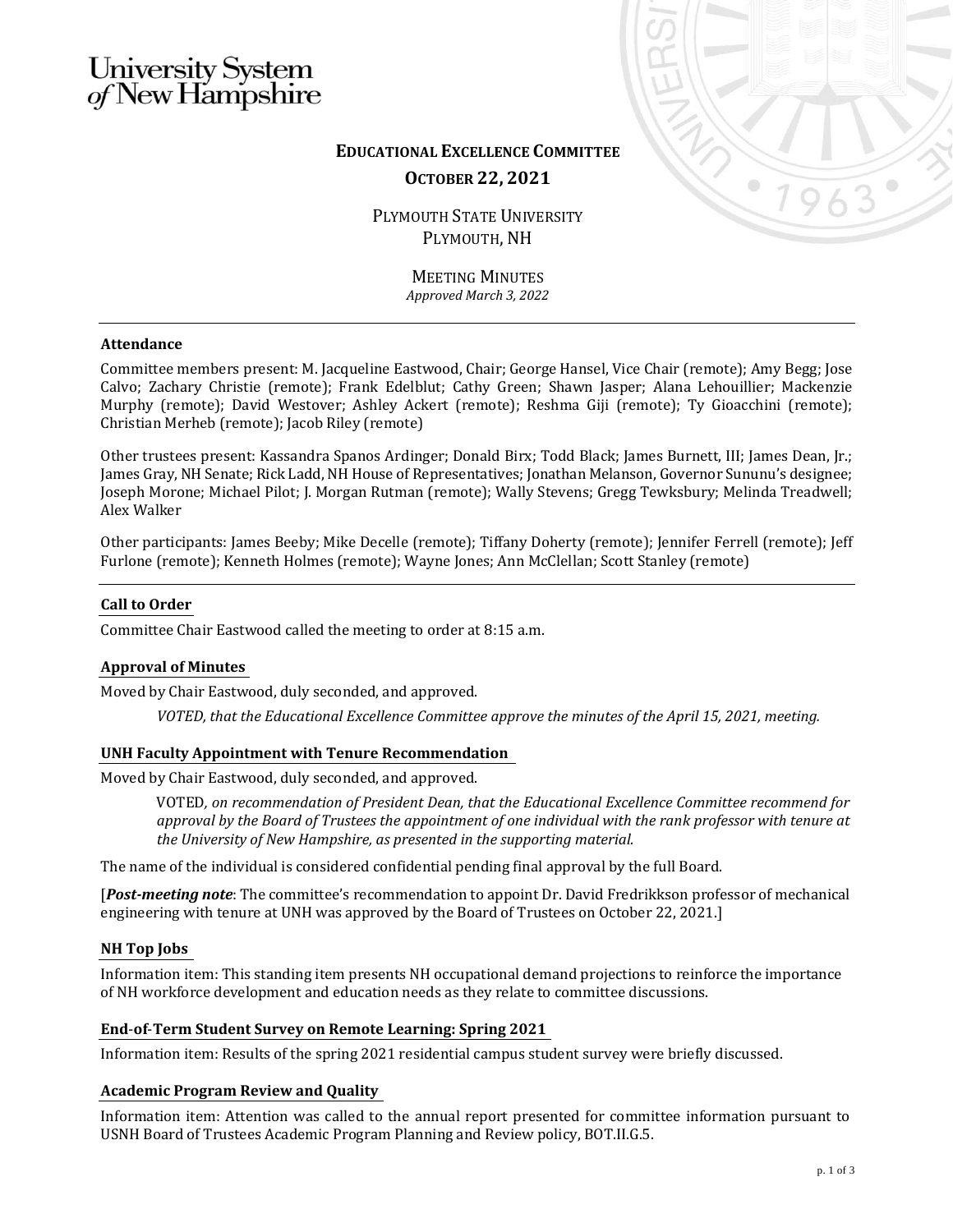#### **Academic Program Changes**

| <b>Academic Program Changes</b> |                                                                                                                                                                                                                |
|---------------------------------|----------------------------------------------------------------------------------------------------------------------------------------------------------------------------------------------------------------|
| Information item:               |                                                                                                                                                                                                                |
| <b>Degree Program Deletions</b> |                                                                                                                                                                                                                |
|                                 | PSU: BA Anthropology/Sociology<br><b>BA</b> Art<br><b>BA Art History</b><br><b>BS Early Childhood Education</b>                                                                                                |
|                                 | <b>BS Environmental Planning</b><br><b>BA</b> French                                                                                                                                                           |
|                                 | <b>BS Geography</b><br>BA History (combined with Social Studies<br>Education)                                                                                                                                  |
|                                 | <b>BA Philosophy</b><br><b>BS Public Management</b><br><b>BA</b> Spanish                                                                                                                                       |
|                                 | <b>BS Youth Development Education</b><br>CAGS Arts, Leadership, and Learning<br>MEd Educational Leadership<br>MS Environmental Science and Policy<br><b>MA Historic Preservation</b><br>MEd Language Education |
|                                 | UNH: BA Digital Language Arts<br><b>BA French Studies</b><br><b>BA Earth Science Teaching</b><br><b>MFA Painting</b><br>MS Resource Administration and<br>Management in NRE                                    |
|                                 | KSC: BA French                                                                                                                                                                                                 |

*Degree Program Additions*

- PSU: BS Climate Studies MS Applied Exercise Physiology and Human Performance
- GSC: MS Human Services Administration
- UNH: BS Applied Mathematics BA Educational Studies: Equity, Diversity and Inclusion MS Bioinformatics Doctor of Occupational Therapy

BA Earth Science BA General Science BS Geology MEd School Counseling

#### **Academic Program Quality Assurance**

Information item: Provost Jones notified the committee of the probationary professional accreditation status of a program in process of being phased out.

#### **University System Student Board (USSB)**

Student representatives and trustees shared information about student governance and campus activities, noting that students were adjusting to changes in program offerings.

#### **UNH**-**GSC Merger**

Provost Jones, Mike Decelle, dean of UNH Manchester, and Scott Stanley, dean of e-UNH Online Learning presented an overview of the work of cross-functional planning teams to develop the online strategy and support structure that will serve UNH and the system broadly, with consideration for future collaboration with other institutions and organizations.

#### **Enrollment Strategy** – **Student Retention and Success**

#### *Shared Courses Initiative Update*

Provost McClellan provided an update on the process improvement team's continued efforts to develop administrative and technical course sharing processes and described ongoing challenges. She noted that the pilot program had been set back by the early retirement of key faculty slated to teach shared courses in spring.